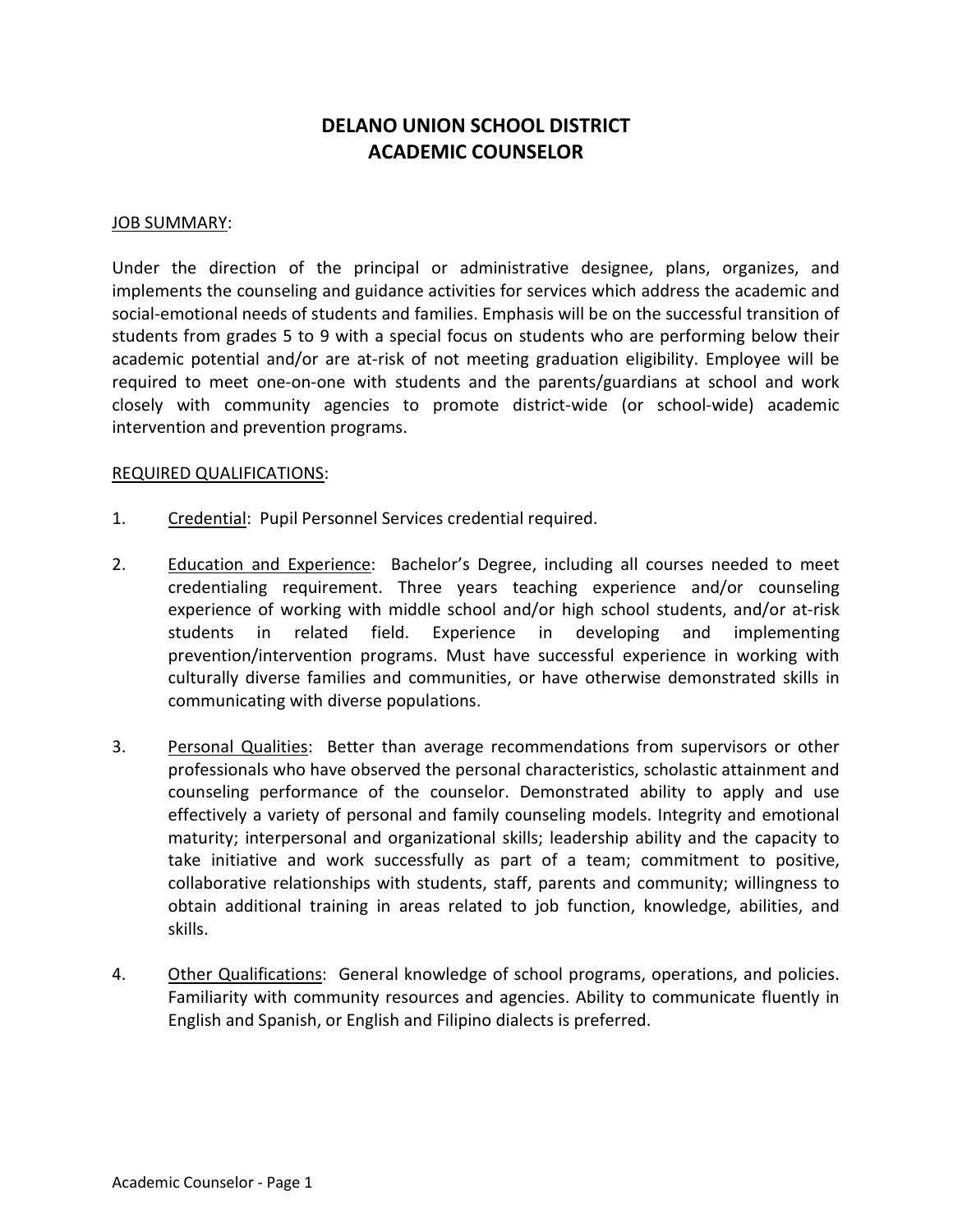## ESSENTIAL FUNCTIONS OF THIS POSITION:

- A. Demonstrates a working knowledge of methods, materials and techniques used in counseling middle school age students.
- B. Meets with students individually and in groups to discuss academic, attendance, or conduct related problems, activities, solutions, etc.; counsels students and parents/guardians for the purpose of enhancing student success in school, addressing such topics as poor and failing grades, graduation requirements, assessment results, and setting and attaining educational goals.
- C. Meets, confers with, and counsels parents regarding at-risk student problems and activities; informs parents, guardians, and students if a student is in danger of failing to meet graduation requirements.
- D. Takes notes, prepares reports, and maintains files regarding counseling sessions with students and parents.
- E. Tracks, monitors and follows up on progress of students who are on counselor's caseload; monitors student records for the purpose of securing appropriate placement and meeting promotion requirements.
- F. Ability to plan and coordinate prevention/intervention programs for at-risk students related to district philosophy, goals, and objectives.
- G. Interprets and applies District, county, state and federal policies, regulations and laws relative to counseling.
- H. Ability to provide planned counseling activities that ensure that students gain their full potential for career and/or post-secondary choices.
- I. Coordinates prevention and intervention activities/programs with appropriate school-based staff and district office staff.
- J. Serves as a resource for prevention and intervention programs and consults/confers with school staff for the purpose of assisting students in achieving their educational and personal/social needs and goals.
- K. Serves as a liaison between parent and community, offering school-to-parent partnerships through various topic-related workshops.
- L. Coordinates and participates in various student orientation programs.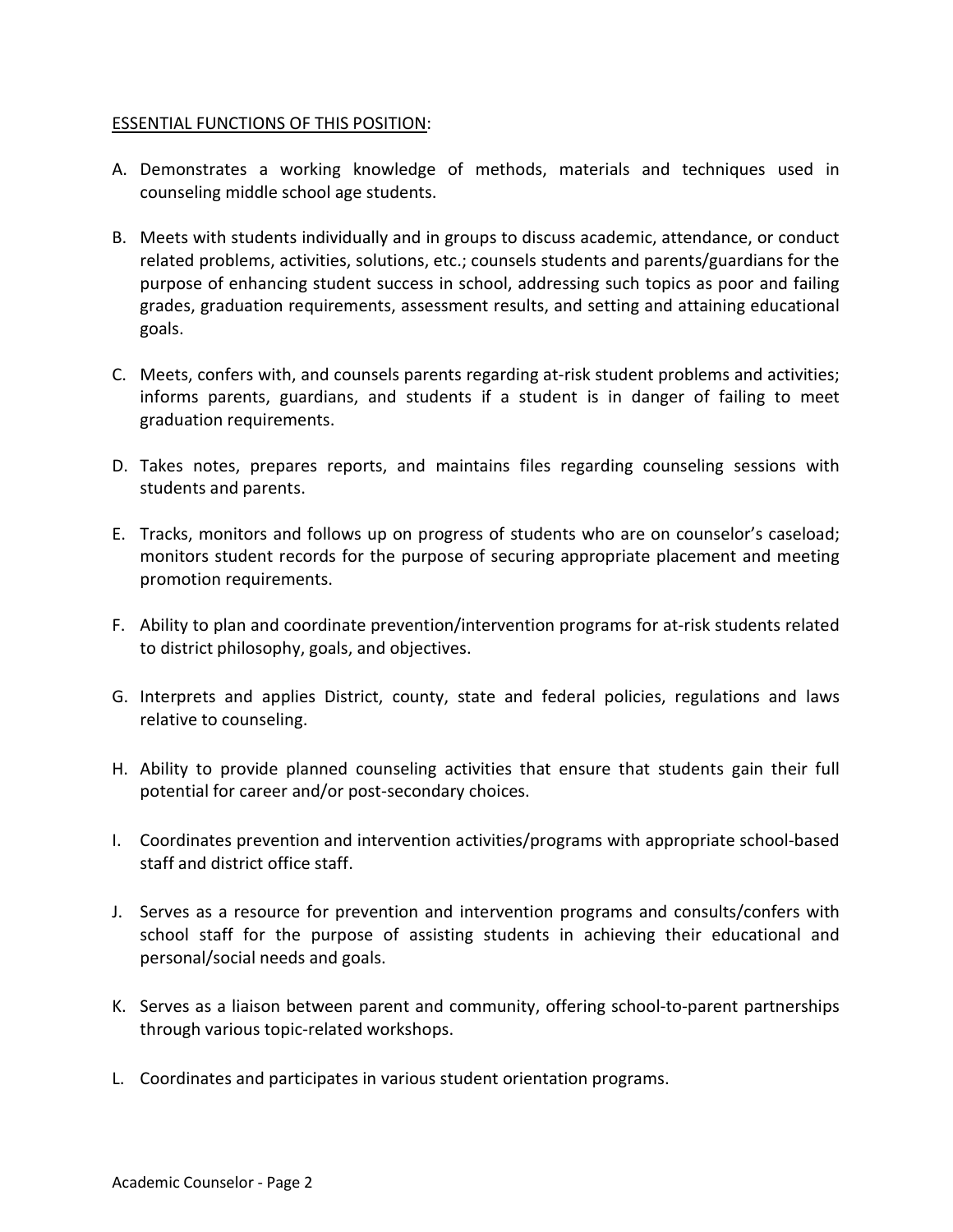- M. Assists in the referral of students and families experiencing difficulties to community agencies for specialized services.
- N. Works closely with site administrators to develop a caseload of at-risk students with academic, attendance and/or conduct issues in order to provide adequate intervention services.
- O. Keeps record and submits a report each trimester to the Principal with the number and percentage of pupils who have been provided intervention services.
- P. Participates in various extracurricular school activities for the purpose of providing supervision and/or representing the school at such events.
- Q. Attends school district meetings, in-service programs, state training and educational programs in the area of prevention and education when appropriate.
- R. Participates in the evaluation process as it relates to prevention and intervention programs and activities.
- S. Effectively deals with site and District personnel, parents, and social and community service agencies in resolving student problems and concerns.
- T. Communicate effectively in oral and written form, and as required by the assignment; understand and carry out oral and written directions with minimal accountability controls.
- U. Help students evaluate their strengths, skills, and abilities, explore career choices, and develop decision making skills. Provide programs and support to students as they face increased pressures regarding high risk behaviors. Help enhance the learning process and promote academic achievement by helping students acquire positive social skills and values, set appropriate career goals and realize full academic potential to become productive, contributing members of the community.
- V. Perform other duties as assigned.

Incorporated within one or more of the previously mentioned essential functions of this job description are the following essential physical requirements. Place the applicable number from the chart below that best indicates what percentage of time is spent on each of the following essential physical requirements. The categories refer to the overall requirements on an annual basis:

- 1. Seldom = Less than  $25\%$  3. Often = 51.75
- 
- 
- 2. Occasional =  $25 50\%$  4. Very Frequent =  $76\%$  & above